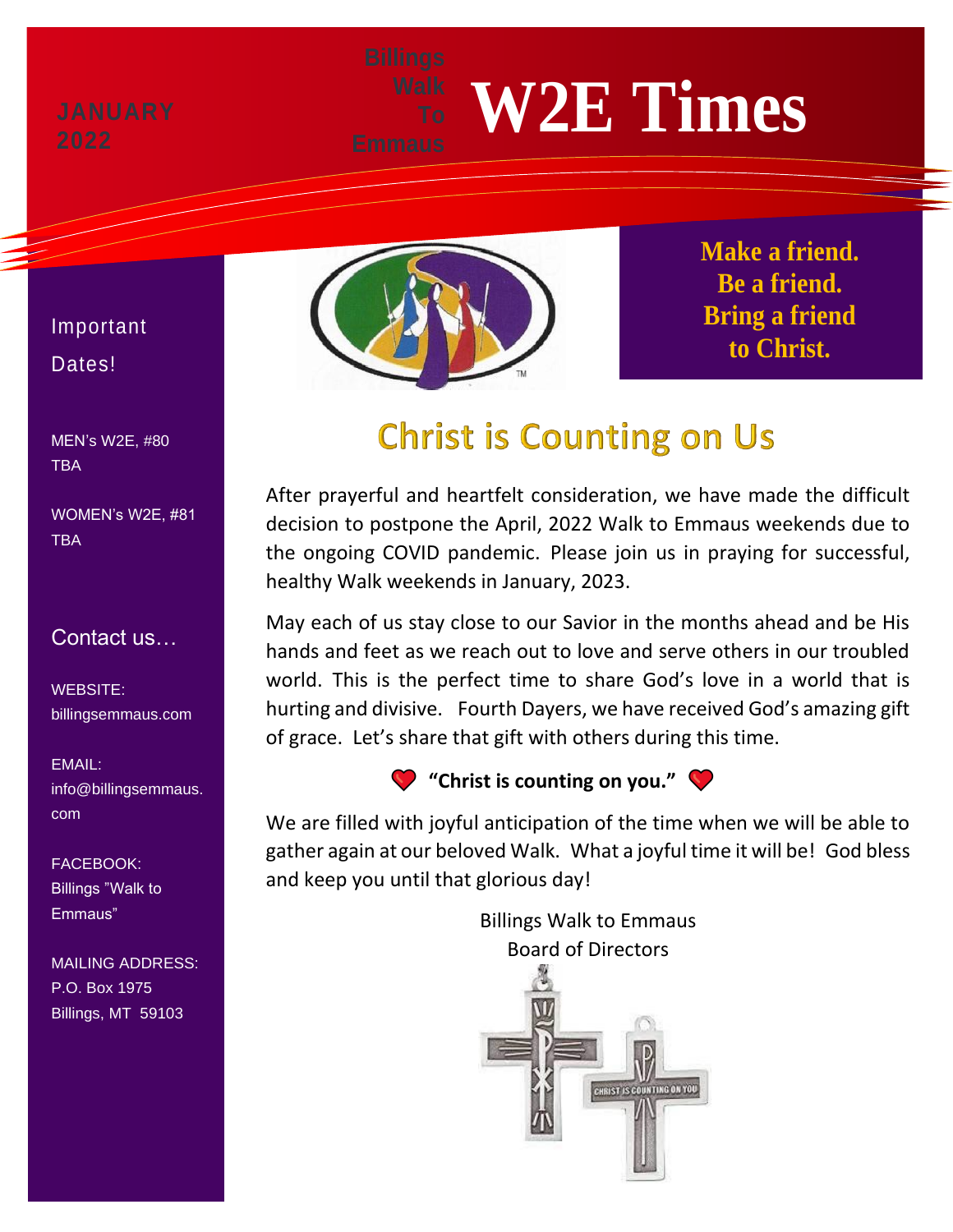#### **SPIRITUAL THOUGHTS**

IF YOU HAVE READ THE LAST PAGE OF THE BIBLE, YOU KNOW IT'S ALL GOING TO TURN OUT ALL RIGHT.

THE GREATEST SPIRITUAL CRISIS COMES WHEN A PERSON HAS TO MOVE A LITTLE FARTHER ON IN FAITH THAN THE BELIEFS HE HAS ALREADY ACCEPTED.

THE PROMISE OF CHANGE WE HAVE BEEN GIVEN DOES NOT GUARANTEE A GREAT VELOCITY, BUT A GREAT DESTINATION.

THERE ARE THREE THINGS YOU NEED TO LET GO OF: JUDGING, CONTROLLING, AND BEING RIGHT.

IN GOD'S GARDEN OF GRACE EVEN A BROKEN TREE BEARS FRUIT.

THE GREATEST CRISIS WE EVER FACE IS THE SURRENDER OF OUR WILL.

FAITH DOESN'T ALWAYS MEAN THAT GOD CHANGES YOUR SITUATION. SOMETIMES IT MEANS LIFE CHANGES YOU.

GOD DOESN'T DEMAND OUR PERFECTION...JUST OUR PURSUIT.

GOD IS NOT ASHAMED TO BE IDENTIFIED WITH THE PARTS OF YOU THAT YOU THINK YOU NEED TO HIDE.

WHEN YOU GLANCE IN THE MIRROR EACH MORNING, ASK YOURSELF, "AM I READY TO LET OTHERS SEE JESUS IN ME TODAY—ALL DAY LONG?"



#### **A FLASHLIGHT OR A FLOODLIGHT**

THERE IS A DIFFERENCE BETWEEN A FLASHLIGHT AND A FLOODLIGHT. A FLOODLIGHT ILLUMINATES A LARGE AREA, PERHAPS HUNDREDS OF FEET AHEAD OF YOU. A FLASHLIGHT DOES NOT ILLUMINATE EVERY STEP WE ARE GOING TO TAKE BETWEEN HERE AND OUR DESTINATION, BUT IT SHOWS US THE NEXT STEP WE NEED TO TAKE. THAT IS WHAT GOD DOES THROUGH HIS WORD. HE DOES NOT ALWAYS LAY OUT THE WHOLE PLAN FOR US, BUT HE SHOWS US THAT WE NEED TO TAKE THE NEXT STEP, AND THE NEXT STEP AND THE NEXT STEP. THAT IS THE BEAUTY OF THE DIRECTION THAT COMES FROM THE WORD OF GOD.



#### **THE PROFESSOR AND THE BALLOONS**

A PROFESSOR GAVE A BALLOON TO EVERY STUDENT IN HIS CLASS OF 80, WHO THEN HAD TO INFLATE IT, WRITE THEIR NAME ON IT AND THROW IT IN THE HALLWAY. THE PROFESSOR THEN MIXED ALL THE BALLOONS. THE STUDENTS WERE GIVEN MINUTES TO FIND THEIR OWN BALLOON. DESPITE THE HECTIC SEARCH, NO ONE COULD FIND THEIR BALLOON. AT THAT POINT, THE PROFESSOR TOLD THE STUDENTS TO GRAB THE FIRST BALLOON THEY COULD. THE PROFESSOR THEN TOLD THE STUDENTS THAT "THESE BALLOONS ARE HAPPINESS. WE WILL NEVER FIND IT IF EVERYONE IS LOOKING FOR THEIR OWN. BUT IF WE CARE ABOUT OTHER PEOPLE'S HAPPINESS. WE WILL FIND OURS TOO. **BE THERE FOR OTHERS DURING THIS ROUGH TIME. YOU WILL BE SURPRISED BY THE POSITIVE OUTCOME.**

#### **BIG OR SMALL?**

CAN YOU TELL ME WHY A \$10 BILL LOOKS SO SMALL AT THE GROCERY STORE BUT SO BIG AT CHURCH?